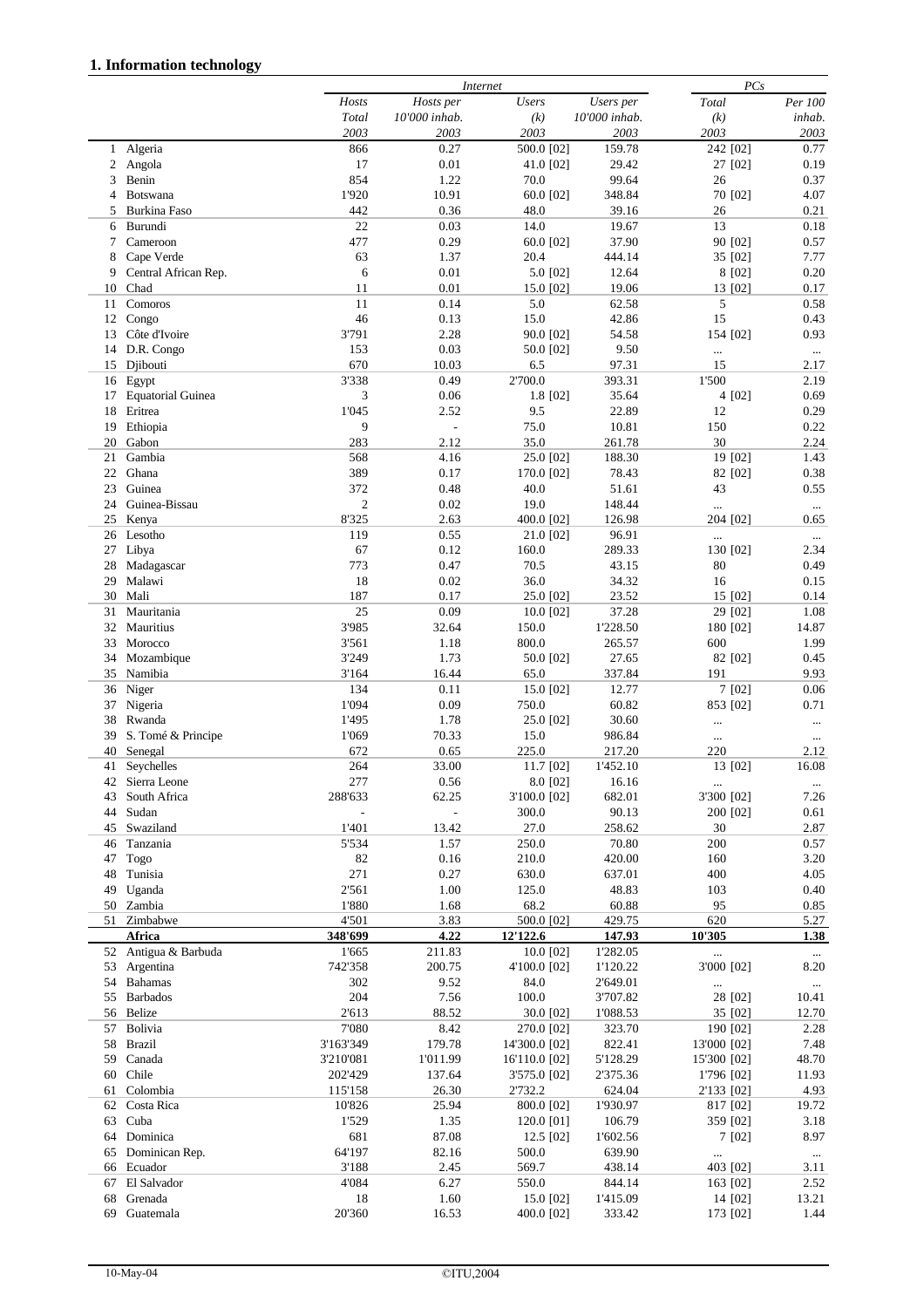**1. Information technology**

|          |                             |                | <b>Internet</b>          |                |                    |                      | PCs               |  |
|----------|-----------------------------|----------------|--------------------------|----------------|--------------------|----------------------|-------------------|--|
|          |                             | Hosts          | Hosts per                | <b>Users</b>   | Users per          | Total                | Per 100           |  |
|          |                             | Total          | 10'000 inhab.            | (k)            | 10'000 inhab.      | (k)                  | inhab.            |  |
|          |                             | 2003           | 2003                     | 2003           | 2003               | 2003                 | 2003              |  |
|          | 70 Guyana                   | 613            | 6.90                     | 125.0 [02]     | 1'422.07           | 24 [02]              | 2.73              |  |
| 71       | Haiti                       | $\frac{1}{2}$  | $\overline{\phantom{a}}$ | 80.0 [02]      | 96.41              | $\ddotsc$            | $\ldots$          |  |
| 72       | Honduras                    | 1'944          | 2.83                     | 168.6 [02]     | 251.66             | 91 [02]              | 1.36              |  |
| 73       | Jamaica                     | 1'480          | 5.59                     | 600.0 [02]     | 2'284.50           | 141 [02]             | 5.37              |  |
|          | 74 Mexico                   | 1'333'406      | 128.95                   | 10'033.0 [02]  | 984.82             | 8'353 [02]           | 8.20              |  |
| 75       | Nicaragua                   | 7'094          | 12.84                    | 90.0 [02]      | 167.60             | 150 [02]             | 2.79              |  |
| 76       | Panama                      | 7'129          | 22.87                    | 120.0 [01]     | 413.94             | 115 [02]             | 3.83              |  |
| 77       | Paraguay                    | 9'243          | 15.59                    | 120.0          | 202.34             | 200 [02]             | 3.46              |  |
| 78       | Peru                        | 65'868         | 24.02                    | 2'850.0        | 1'039.33           | 1'149 [02]           | 4.30              |  |
| 79       | St. Kitts and Nevis         | 51             | 10.65                    | 10.0 [02]      | 2'127.66           | 9 [02]               | 19.15             |  |
| 80       | St. Lucia                   | 41             | 2.53                     | 13.0 [01]      | 823.96             | 24 [02]              | 15.00             |  |
| 81       | St. Vincent                 | $\overline{4}$ | 0.34                     | 7.0 [02]       | 598.29             | 14 [02]              | 11.97             |  |
| 82       | Suriname                    | 18             | 0.34                     | 20.0 [02]      | 415.67             | 20 [01]              | 4.55              |  |
| 83       | Trinidad & Tobago           | 8'003          | 61.42                    | 138.0 [02]     | 1'060.32           | 104 [02]             | 7.95              |  |
| 84       | <b>United States</b>        | 1'757'664      | 60.13                    | 159'000.0 [02] | 5'513.77           | 190'000 [02]         | 65.89             |  |
| 85       | Uruguay                     | 87'630         | 257.04                   | 400.0 [01]     | 1'190.12           | 370 [01]             | 11.01             |  |
|          | 86 Venezuela                | 35'301         | 13.74                    | 1'274.4 [02]   | 505.63             | 1'536 [02]           | 6.09              |  |
|          | <b>Americas</b>             | 10'865'611     | 127.00                   | 219'327.4      | 2'592.71           | 239'717              | 28.95             |  |
| 87       | Armenia                     | 2'080          | 5.47                     | 150.0          | 394.72             | 60 [02]              | 1.58              |  |
| 88       | Azerbaijan                  | 571            | 0.69                     | 300.0 [02]     | 368.51             |                      |                   |  |
| 89       | Bahrain                     | 1'334          | 19.22                    | 195.7          | 2'819.48           | $\cdots$<br>107 [02] | $\ldots$<br>15.92 |  |
| 90       |                             | $\mathbf{1}$   | $\Box$                   | 243.0          | 17.98              | 450 [02]             | 0.34              |  |
|          | Bangladesh                  | 985            |                          |                |                    |                      |                   |  |
| 91<br>92 | Bhutan<br>Brunei Darussalam | 6'409          | 13.91<br>176.90          | 15.0           | 211.83<br>1'023.39 | 10 [02]              | 1.45<br>7.67      |  |
|          | Cambodia                    | 818            |                          | 35.0 [01]      |                    | 27 [02]              |                   |  |
| 93       |                             |                | 0.58                     | 30.0 [02]      | 21.76              | 27 [02]              | 0.20              |  |
| 94       | China                       | 160'421        | 1.28                     | 79'500.0       | 632.48             | 35'500 [02]          | 2.76              |  |
| 95       | Georgia                     | 4'927          | 10.07                    | 150.5          | 307.60             | 156 [02]             | 3.16              |  |
| 96       | Hong Kong, China            | 591'993        | 864.49                   | 3'212.8        | 4'691.66           | 2'864 [02]           | 42.20             |  |
| 97       | India                       | 86'871         | 0.82                     | 18'481.0       | 174.86             | 7'500 [02]           | 0.72              |  |
| 98       | Indonesia                   | 62'036         | 2.88                     | 8'000.0 [02]   | 377.16             | 2'519 [02]           | 1.19              |  |
| 99       | Iran $(I.R.)$               | 5'052          | 0.76                     | 4'300.0        | 650.09             | 4'900 [02]           | 7.50              |  |
| 100      | Israel                      | 435'625        | 643.87                   | 2'000.0 [02]   | 3'014.05           | 1'610 [02]           | 24.26             |  |
| 101      | Japan                       | 12'962'065     | 1'016.47                 | 57'200.0 [02]  | 4'488.56           | 48'700 [02]          | 38.22             |  |
| 102      | Jordan                      | 3'123          | 5.70                     | 457.0          | 833.91             | 200 [02]             | 3.75              |  |
| 103      | Kazakhstan                  | 21'339         | 13.47                    | 250.0 [02]     | 156.56             |                      | $\cdots$          |  |
| 104      | Korea (Rep.)                | 253'242        | 52.30                    | 29'220.0       | 6'034.20           | 26'700               | 55.14             |  |
|          | 105 Kuwait                  | 2'709          | 11.03                    | 567.0          | 2'308.16           | 285 [02]             | 12.06             |  |
| 106      | Kyrgyzstan                  | 5'705          | 10.96                    | 152.0 [02]     | 298.33             | 65 [02]              | 1.27              |  |
| 107      | Lao P.D.R.                  | 937            | 1.65                     | 15.0 [02]      | 27.11              | 18 [02]              | 0.33              |  |
| 108      | Lebanon                     | 7'552          | 21.58                    | 400.0 [02]     | 1'171.30           | 275 [02]             | 8.05              |  |
| 109      | Macao, China                | 89             | 1.99                     | 120.0          | 2'686.97           | 92 [02]              | 20.83             |  |
|          | 110 Malaysia                | 107'971        | 42.90                    | 8'692.1        | 3'453.31           | 3'600 [02]           | 14.68             |  |
| 111      | Maldives                    | 532            | 18.55                    | 15.0 [02]      | 533.81             | 20 [02]              | 7.12              |  |
| 112      | Mongolia                    | 40             | 0.16                     | 50.0 [02]      | 205.85             | 69 [02]              | 2.84              |  |
| 113      | Myanmar                     | 3              | $\mathbb{L}$             | 28.0           | 5.64               | 250 [02]             | 0.51              |  |
|          | 114 Nepal                   | 917            | 0.39                     | 80.0 [02]      | 34.48              | 85 [02]              | 0.37              |  |
|          | 115 Oman                    | 726            | 2.79                     | 180.0 [02]     | 709.22             | 95 [02]              | 3.74              |  |
|          | 116 Pakistan                | 15'124         | 1.01                     | 1'500.0 [02]   | 102.77             | 600 [01]             | 0.42              |  |
|          | 117 Palestine               |                | $\cdots$                 | 145.0          | 400.73             | 125 [02]             | 3.62              |  |
| 118      | Philippines                 | 27'996         | 3.45                     | 3'500.0 [02]   | 440.38             | 2'200 [02]           | 2.77              |  |
| 119      | Qatar                       | 221            | 3.46                     | 126.0          | 1'973.99           | 110 [02]             | 17.82             |  |
| 120      | Saudi Arabia                | 15'830         | 7.02                     | 1'500.0        | 665.52             | 3'003 [02]           | 13.67             |  |
| 121      | Singapore                   | 484'825        | 1'155.31                 | 2'100.0 [02]   | 5'043.59           | 2'590 [02]           | 62.20             |  |
| 122      | Sri Lanka                   | 1'882          | 0.98                     | 200.0 [02]     | 105.56             | 250 [02]             | 1.32              |  |
| 123      | Syria                       | 11             | 0.01                     | 220.0 [02]     | 129.11             | 330 [02]             | 1.94              |  |
| 124      | Taiwan, China               | 2'777'085      | 1'226.81                 | 8'830.0        | 3'900.76           | 8'887 [02]           | 39.46             |  |
| 125      | Tajikistan                  | 75             | 0.11                     | 4.1            | 6.30               | $\ddotsc$            | $\ldots$          |  |
|          | 126 Thailand                | 103'700        | 16.58                    | 6'031.3        | 964.53             | 2'461 [02]           | 3.98              |  |
| 127      | Turkmenistan                | 544            | 1.12                     | 8.0 [01]       | 16.55              | $\cdots$             | $\ldots$          |  |
| 128      | <b>United Arab Emirates</b> | 56'169         | 139.02                   | 1'110.2        | 2'747.83           | 450 [02]             | 11.99             |  |
|          | 129 Uzbekistan              | 1'040          | 0.41                     | 492.0          | 192.08             | $\ldots$             | $\cdots$          |  |
|          | 130 Viet Nam                | 340            | 0.04                     | 3'500.0        | 430.10             | 800 [02]             | 0.98              |  |
| 131      | Yemen                       | 138            | 0.07                     | 100.0 [02]     | 51.30              | 145 [02]             | 0.74              |  |
|          | Asia                        | 18'211'053     | 50.34                    | 243'405.9      | 674.25             | 158'135              | 4.45              |  |
|          | 132 Albania                 | 250            | 0.81                     | 30.0           | 97.63              | 36 [02]              | 1.17              |  |
|          | 133 Austria                 | 575'903        | 713.37                   | 3'730.0        | 4'620.34           | 3'013 [02]           | 37.41             |  |
| 134      | <b>Belarus</b>              | 4'971          | 5.03                     | 1'391.9        | 1'409.78           |                      | $\ldots$          |  |
| 135      | Belgium                     | 210'168        | 202.62                   | 3'400.0 [02]   | 3'283.17           | 2'500 [02]           | 24.14             |  |
| 136      | Bosnia                      | 7'233          | 18.87                    | 100.0 [02]     | 262.12             | $\cdots$             | $\cdots$          |  |
|          | 137 Bulgaria                | 49'969         | 66.57                    | 630.0 [02]     | 807.59             | 405 [02]             | 5.19              |  |